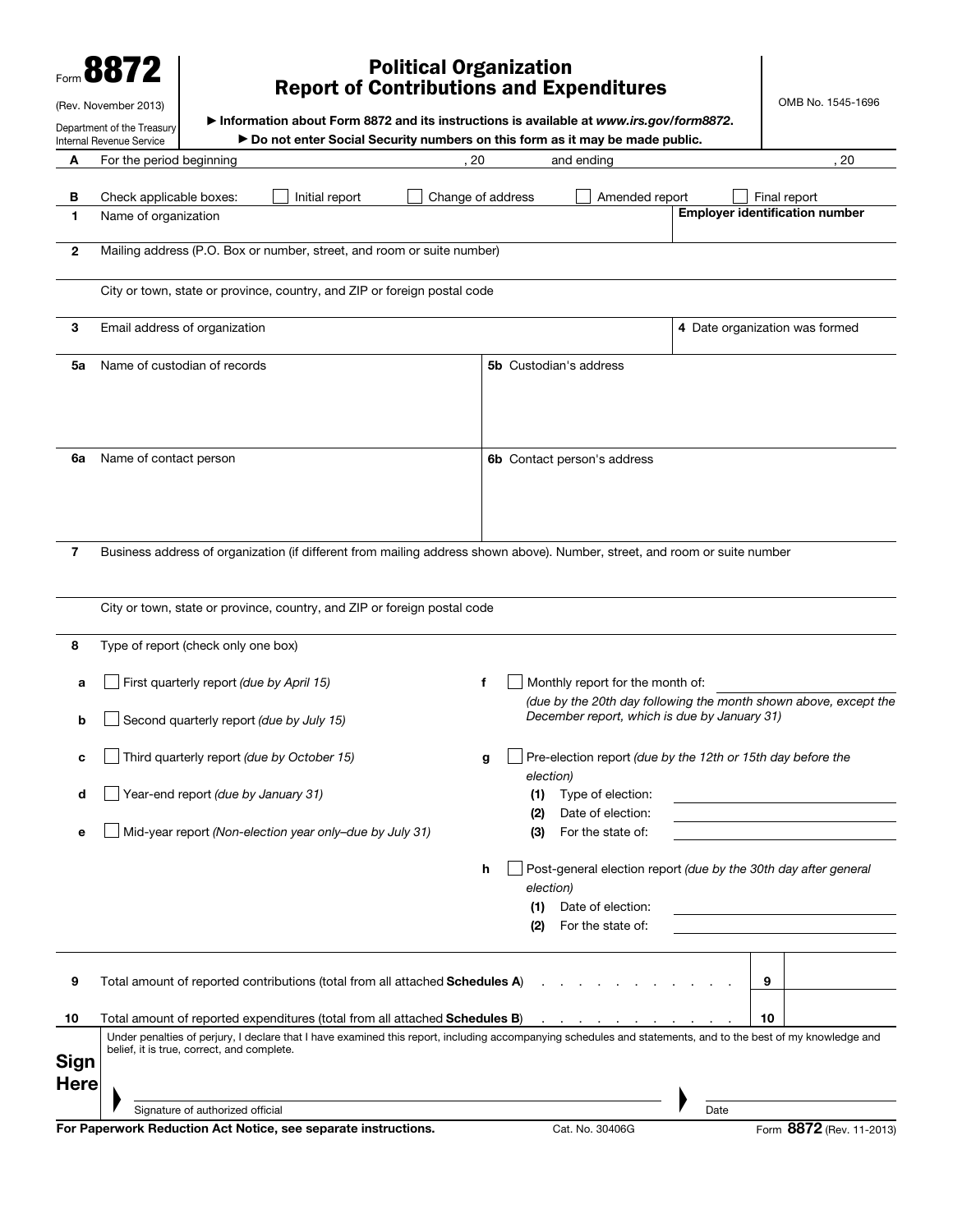| <b>Schedule A</b><br><b>Itemized Contributions</b><br>Name of organization |                                                                                                                     | Schedule A page<br>of<br><b>Employer identification number</b> |
|----------------------------------------------------------------------------|---------------------------------------------------------------------------------------------------------------------|----------------------------------------------------------------|
|                                                                            |                                                                                                                     |                                                                |
| Contributor's name, mailing address and ZIP code                           | Name of contributor's employer                                                                                      | Amount of contribution                                         |
|                                                                            | Contributor's occupation                                                                                            | \$                                                             |
|                                                                            | Aggregate contributions<br>\$<br>year-to-date.<br><b>Service</b> State                                              | Date of contribution                                           |
| Contributor's name, mailing address and ZIP code                           | Name of contributor's employer                                                                                      | Amount of contribution                                         |
|                                                                            | Contributor's occupation                                                                                            |                                                                |
|                                                                            | Aggregate contributions                                                                                             | \$<br>Date of contribution                                     |
| Contributor's name, mailing address and ZIP code                           | \$<br>vear-to-date .<br>$\mathcal{L}^{\text{max}}$ and $\mathcal{L}^{\text{max}}$<br>Name of contributor's employer | Amount of contribution                                         |
|                                                                            | Contributor's occupation                                                                                            |                                                                |
|                                                                            |                                                                                                                     | \$<br>Date of contribution                                     |
|                                                                            | Aggregate contributions<br>\$<br>vear-to-date .                                                                     |                                                                |
| Contributor's name, mailing address and ZIP code                           | Name of contributor's employer                                                                                      | Amount of contribution                                         |
|                                                                            | Contributor's occupation                                                                                            | \$                                                             |
|                                                                            | Aggregate contributions<br>\$<br>vear-to-date .<br>$\mathcal{L}^{\text{max}}$ and $\mathcal{L}^{\text{max}}$        | Date of contribution                                           |
| Contributor's name, mailing address and ZIP code                           | Name of contributor's employer                                                                                      | Amount of contribution                                         |
|                                                                            | Contributor's occupation                                                                                            | \$                                                             |
|                                                                            | Aggregate contributions<br>\$<br>vear-to-date.                                                                      | Date of contribution                                           |
| Contributor's name, mailing address and ZIP code                           | Name of contributor's employer                                                                                      | Amount of contribution                                         |
|                                                                            | Contributor's occupation                                                                                            | \$                                                             |
|                                                                            | Aggregate contributions<br>\$<br>vear-to-date<br>▶                                                                  | Date of contribution                                           |
| Contributor's name, mailing address and ZIP code                           | Name of contributor's employer                                                                                      | Amount of contribution                                         |
|                                                                            | Contributor's occupation                                                                                            | \$                                                             |
|                                                                            | Aggregate contributions<br>\$                                                                                       | Date of contribution                                           |
| Contributor's name, mailing address and ZIP code                           | year-to-date.<br>▶<br>Name of contributor's employer                                                                | Amount of contribution                                         |
|                                                                            | Contributor's occupation                                                                                            |                                                                |
|                                                                            | Aggregate contributions                                                                                             | \$<br>Date of contribution                                     |
| Contributor's name, mailing address and ZIP code                           | \$<br>year-to-date.<br>▸<br>Name of contributor's employer                                                          | Amount of contribution                                         |
|                                                                            | Contributor's occupation                                                                                            |                                                                |
|                                                                            | Aggregate contributions<br>\$<br>year-to-date.                                                                      | \$<br>Date of contribution                                     |

Form 8872 (Rev. 11-2013)